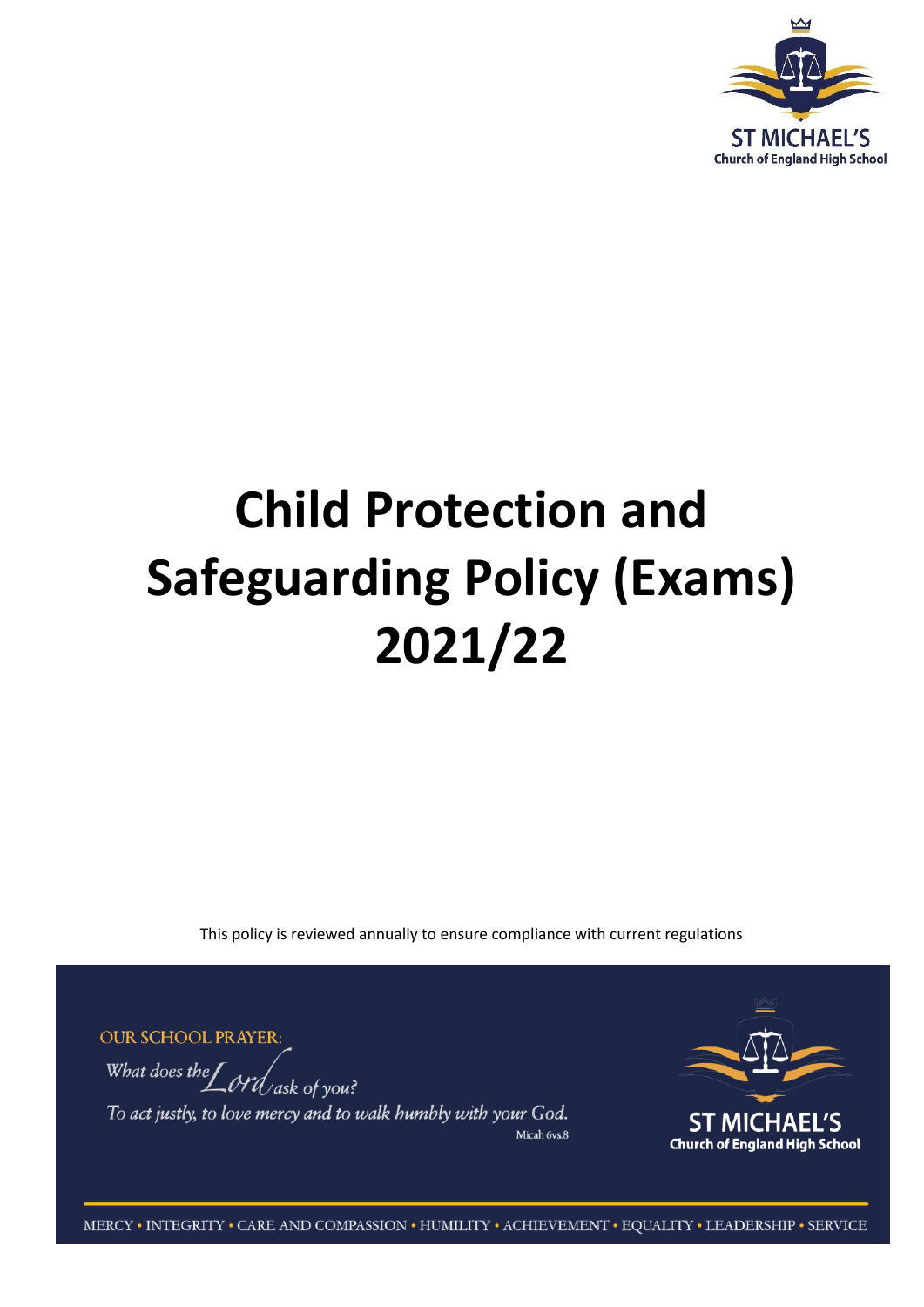## **Key staff involved in the policy**

| <b>Role</b>                           | Name(s)                |
|---------------------------------------|------------------------|
| Head of centre                        | Christina Handy-Rivett |
| Designated safeguarding lead          | Sarah Beardsmore       |
| Designated safeguarding lead (deputy) | Jill Mills             |
| Exams manager                         | <b>Yvonne Wilcox</b>   |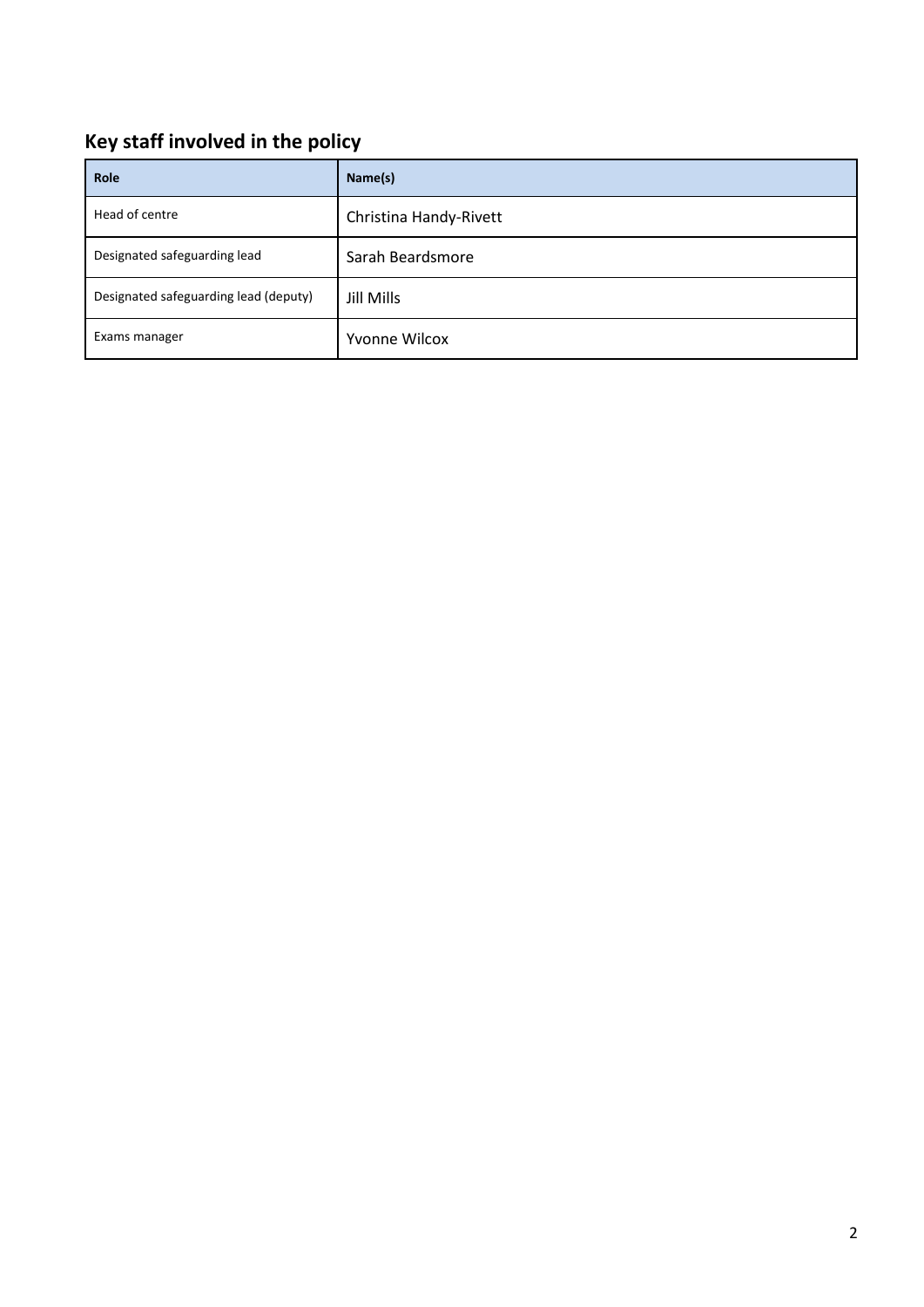## **School Values**

In our school, our Christian vision shapes all we do. All members of the school community are committed to upholding the St Michael's Church of England Christian values:

- to show love, care and kindness to all in our community
- to value what we have and to share with others
- to enable everyone to achieve their full potential

## **Purpose of the policy**

This policy details how [insert centre name], in relation to the management, administration and conducting of examinations and assessments, ensures that the moral and statutory responsibility to safeguard and promote the welfare of children is met.

The policy also details how staff are trained and supported to be alert to, and report, the signs of abuse and neglect and how they will follow centre procedures to ensure that children receive effective support, protection, and justice.

The procedures contained in this policy apply to all staff associated with the management, administration and conducting of examinations and assessments at [insert centre name].

## **Policy aims**

- To provide all exams-related staff at [insert centre name] with the necessary information to enable them to meet their safeguarding and child protection responsibilities
- To ensure consistent good practice
- To demonstrate the commitment with regard to safeguarding and child protection to pupils/students, parents/carers and other partners when taking examinations and assessments at [insert centre name]
- To contribute to the wider centre Child Protection and Safeguarding Policy

## **Section 1 – Roles and Responsibilities**

[Provide details of roles and responsibilities for the following staff members]

#### **Designated safeguarding lead (DSL)**

• and any deputies, will take lead responsibility for child protection and safeguarding in relation to examinations and assessments. The DSL will offer advice, support and expertise in all matters relating to child protection and safeguarding in relation to examinations and assessments

#### **Exams officer**

will support the DSL as directed, and also undertake all relevant training

**Other exams staff** (invigilators, facilitators of access arrangements etc.)

 will undertake training as directed by the DSL, report child protection and safeguarding issues/concerns in line with centre processes/policy

## **Section 2 – Staff**

#### **Recruitment**

St Michael's Church of England High School ensures that only 'suitably qualified and experienced adults' are employed in the management, administration and conducting of examinations and assessments. This is supported by the safer recruitment process which includes:

 completing an application form which includes their employment history and explains any gaps in that history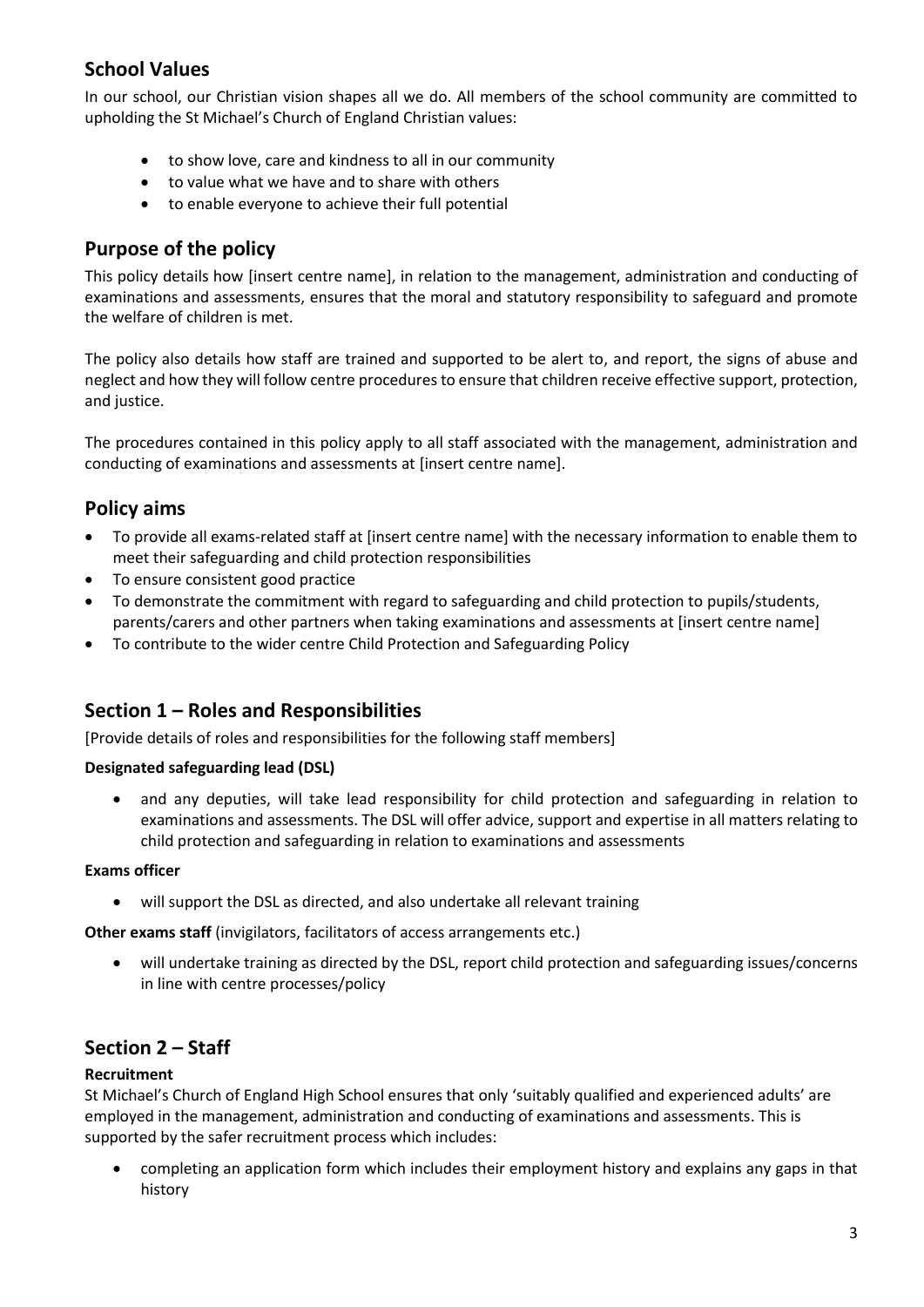- providing two referees, including at least one who can comment on the applicant's suitability to work with children
- providing evidence of identity and qualifications
- verifying their mental and physical fitness to carry out their work responsibilities
- verifying their professional qualifications, as appropriate
- carrying out further additional checks, as appropriate, on candidates who have lived or worked outside of the UK, including (where relevant) any teacher sanctions or restrictions imposed by a European Economic Area professional regulating authority, and criminal records checks or their equivalent
- asking for written information about previous employment history and check that information is not contradictory or incomplete. We will seek references on all short-listed candidates, including internal candidates, before interview. We will scrutinise these and resolve any concerns before confirming appointments.
- if offered employment, be checked in accordance with the Disclosure and Barring Service (DBS) regulations as appropriate to their role. This will include:
	- o an enhanced DBS check and a barred list check for those including unsupervised volunteers engaged in Regulated Activity
	- o an enhanced DBS check without a barred list check for all volunteers not involved in Regulated Activity but who have the opportunity of regular contact with children
	- o ensuring that this member of staff has a subscription to the DBS Update Service (where relevant)
- if offered employment, provide evidence of their right to work in the UK
- be interviewed by a panel of at least two school leaders/governors, if shortlisted]

#### **DBS check information**

All information on the checks carried out on those who are employed solely for the purpose of periodic examsrelated activity, such as external invigilators/facilitators, will be recorded in the centre's single central record (SCR). Copies of these checks, where appropriate, will be held in individuals' personnel files.

#### **Existing staff**

Although there is no statutory requirement to update DBS checks for existing staff, external invigilators/facilitators will undertake a 'rolling DBS check' every [insert number of years].

If there are concerns about an existing member of staff's suitability to work with children, all relevant checks will be carried out as if the individual was a new member of staff. This action will also be taken if an individual moves from a post that is not regulated activity to one that is.

Anyone who has harmed, or poses a risk of harm, to a child or vulnerable adult will be referred to the DBS:

- Where the 'harm test' is satisfied in respect of the individual (i.e., that no action or inaction occurred but the present risk that it could was significant)
- Where the individual has received a caution or conviction for a relevant offence
- If there is reason to believe that the individual has committed a listed relevant offence, under the Safeguarding Vulnerable Groups Act 2006 (Prescribed Criteria and Miscellaneous Provisions) Regulations 2009
- If the individual has been removed from working in regulated activity (paid or unpaid) or would have been removed if they had not left

#### **'Break in service'**

To comply with 'break in service' regulations, all external invigilators/facilitators will be required to register with the DBS Update Service on an annual basis and provide consent for the designated senior member of staff in charge of safeguarding arrangements to carry out an online check to view the status of their existing standard or enhanced DBS certificate. This will not apply to any invigilators who meet the 'frequency test' at [insert centre name] – e.g., working 3 or more times in a 30-day period, or attending the centre at least every 3 months for training, updates etc.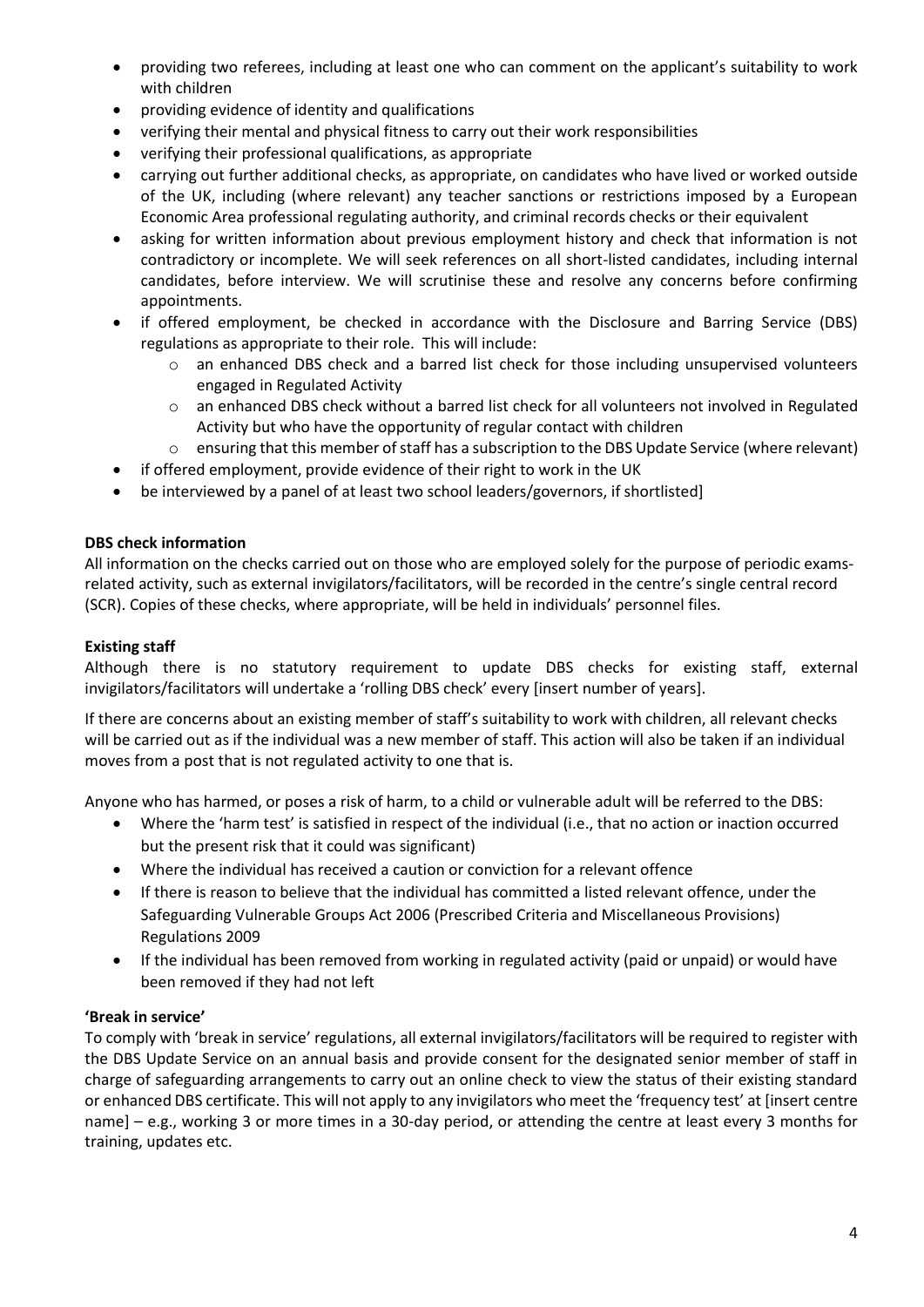By registering with the Update Service, these staff will be permitted to attend on any day during an exam series (providing they can supply an updated Disclosure Certificate and ID) without the need for additional checks or any additional attendance at [insert centre name].

#### **Agency staff**

Written notification will be obtained from any agency or third-party organisation that it has carried out the necessary safer recruitment checks that we would otherwise perform. A check will also be performed to confirm that the person presenting themselves for work is the same person on whom the checks have been made.

## **Section 3 – Supporting staff**

All exams staff at St Michael's Church of England High School are made aware of the good practice guidelines and staff code of conduct in relation to child protection and safeguarding.

They are informed and updated on the contents of the centre Child Protection and Safeguarding Policy by, training sessions and online information.

#### **Training/information delivered**

| Date delivered | Details of training/information delivered                       | Audience (e.g. invigilators, access arrangements<br>facilitators etc.) |
|----------------|-----------------------------------------------------------------|------------------------------------------------------------------------|
| 11/05/2022     | Introduction to exam policies                                   | Invigilators, facilitators                                             |
|                | Details of safeguarding, specifically<br>how to report concerns |                                                                        |
|                | Referral to policies online                                     |                                                                        |

## **Section 4 – Areas covered**

All exams staff will be trained/updated on the following areas to ensure that they are complying with the centre policy on child protection and safeguarding:

- Abuse of position of trust
- Children who may be particularly vulnerable
- Children with special educational needs and disabilities or have mental health needs
- Early help
- Reporting attendance concerns
- Staff reporting concerns about a colleague or other adult who works with children (Whistleblowing)
- Complaints procedure
- Site security
- Confidentiality and information sharing
- Photography and images
- Child protection procedures
- Recognising abuse physical abuse, emotional abuse, sexual abuse and neglect
- Indicators of abuse
- Taking action
- If a member of staff or volunteer is concerned about a pupil's welfare
- If a pupil discloses to a member of staff or volunteer
- Bullying, peer on peer abuse and harmful sexual behaviour
- Peer on peer sexual violence and sexual harassment
- Youth produced sexual imagery
- Serious violence
- Child sexual exploitation (CSE) and child criminal exploitation (CCE)
- So-called 'honour based' abuse
- Female genital mutilation